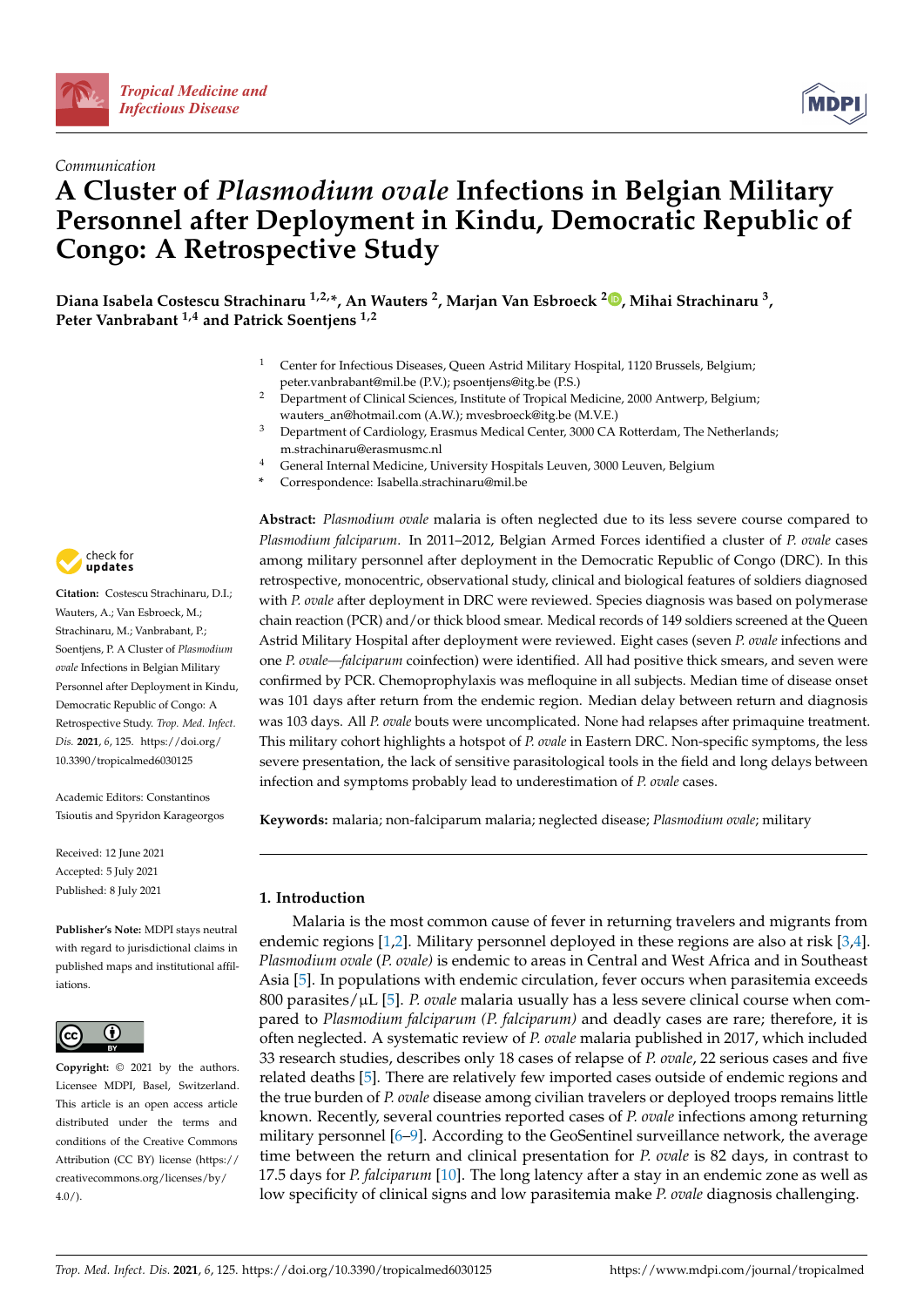From August 2011 to April 2012, a detachment of the Belgian Armed Forces was deployed in Kindu, Eastern Democratic Republic of Congo (DRC), in a region with a high estimated malaria burden, with many perennial water areas and a high density of well-adapted vectors [\[11\]](#page-6-8). The most up-to-date epidemiological data concerning the DRC at that time come from a study conducted in 2007, which found *P. falciparum* to be the most prevalent species, either as monoinfection (90.4%; 95% C.I. 88.8–92.1) or as coinfection with *P. malariae* (4.9%; 95% confidence interval, 3.7–5.9), *P. ovale* (0.6%; 95% confidence interval, 0.1–0.9), or all three species (0.1%; 95% confidence interval 0–0.3) [\[12\]](#page-6-9). *P. ovale* parasitemia was found to be rare overall, as were monoinfections with *P. ovale* (0.1%; 95% confidence interval 0.01–0.2) [\[12\]](#page-6-9). During the deployment period, 14 suspected episodes of malaria in members of this detachment were attributed to *P. falciparum*. The diagnoses were made locally in symptomatic individuals using microscopy and/or rapid diagnostic tests (RDTs) and cases were treated with either artemether/lumefantrine (AL) or atovaquone/proguanil (AV + PG). Following this alert, military personnel belonging to the concerned detachment and any other military personnel having been deployed in DRC in the same period and having had symptoms during deployment were targeted for active malaria screening after returning to Belgium: symptomatic patients underwent RDT, thick smear and/or polymerase chain reaction (PCR) and serological tests, and asymptomatic patients were only screened with serological tests. The goal of this study was to identify in this cohort all *P. ovale* infections, to describe their course and to analyze the demographic, epidemiological, clinical and laboratory data of the infected personnel.

## **2. Materials and Methods**

## *2.1. Study Design and Population*

This was a retrospective, monocentric, observational study, in which the medical files of all subjects from the targeted cohort with at least one post-mission appointment in the Queen Astrid Military Hospital in Brussels (QAMH) were reviewed. The following data were registered: demographic information (age, sex, country of birth), duration of the mission, self-declared compliance to the use of mosquito avoidance measures as well as self-declared compliance to anti-malaria chemoprophylaxis and type of chemoprophylaxis used, previous stays in malaria endemic regions, results of previous malaria serological tests when available, clinical presentation during and after the mission, type of malaria infection, interval between the date of return to Belgium and onset of symptoms, interval between the date of return to Belgium and the diagnosis, diagnostic tests used and the treatment regimen received. All the patients had a complete treatment course, including antirelapse therapy with primaquine (PQ) 30 mg (base) daily for 14 days. Glucose-6-phospatedehydrogenase (G6PD) level, occurrence of adverse events and outcome were recorded.

# Inclusion Criteria

We included all patients having either:

- a positive thick and thin smear showing *P. ovale* parasites and/or;
- a positive polymerase chain reaction (PCR) for *P. ovale*.

## *2.2. Definitions and Microbiology*

The case definition of a confirmed malaria case was onset of symptoms associated with the presence of *Plasmodium* on thick blood smears and/or positivity of an RDT (antigenic tests: DiaMed OptiMal-IT® rapid malaria test) and/or positive PCR. Species identification was based on microscopic examination (thick and thin smear) and/or PCR. For the PCR tests, DNA was extracted from 200 µL of EDTA whole blood samples with the Qiagen DNA mini kit (Qiagen Benelux, Venlo, The Netherlands). PCR was performed by real-time PCR with four Plasmodium species-specific probes. Two duplex reactions were run in parallel, one detecting *P. falciparum*/*P. vivax* and one detecting *P. ovale*/*P. malariae*. PCRs were performed on a SmartCycler II (Cepheid Benelux, Bouwel, Belgium) [\[13\]](#page-6-10). Detection of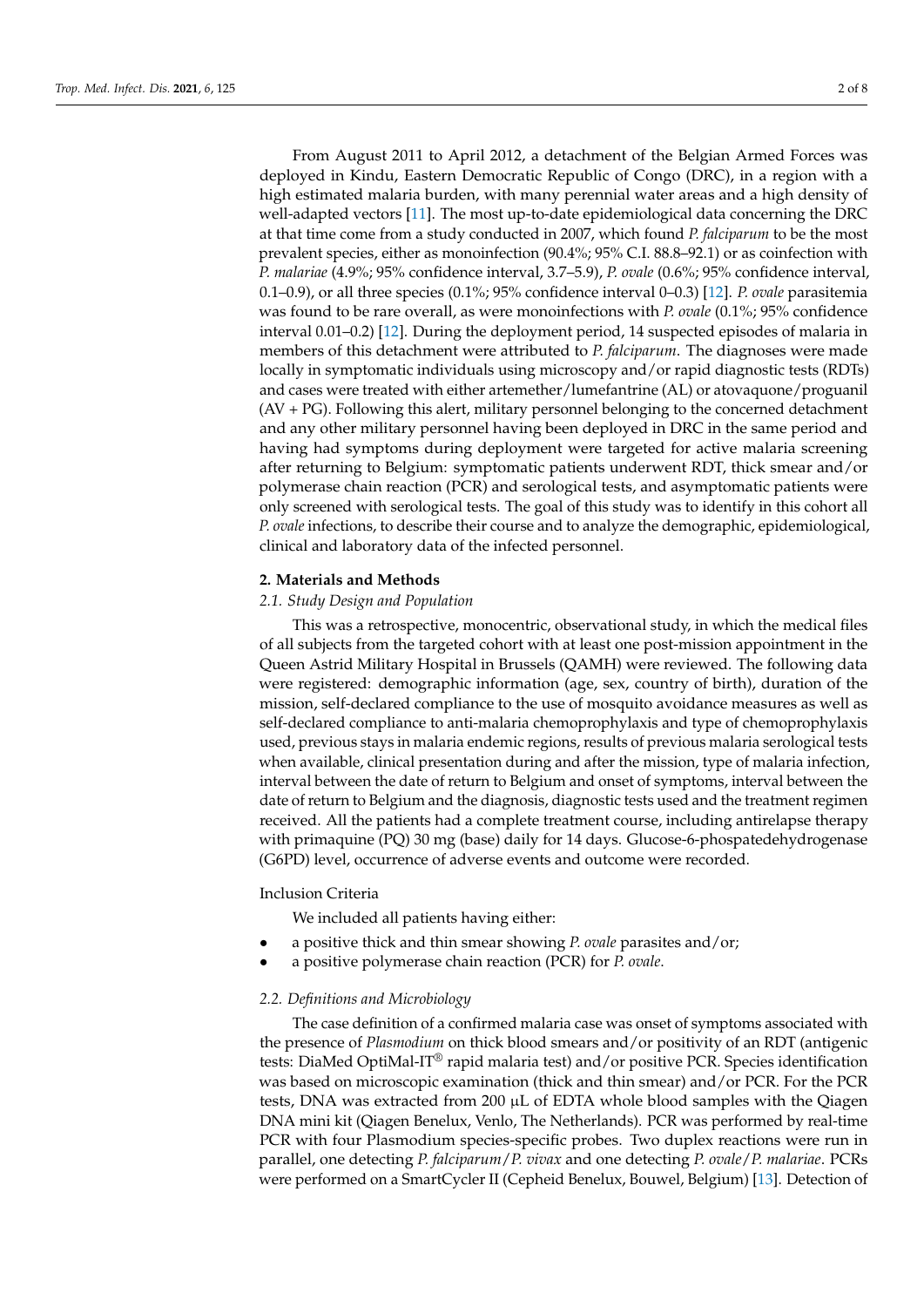malaria antibodies was performed by an indirect immunofluorescence assay using antigens of *P. falciparum*, *P. ovale* and *P. malariae* [\[14\]](#page-6-11).

#### *2.3. Statistics*  $\sum_{i=1}^{\infty}$  distributed as percentage. Continuous normally distributed as percentage. Continuous normally distributed as  $\sum_{i=1}^{\infty}$

Discrete variables are represented as percentage. Continuous normally distributed variables are represented as mean  $\pm$  standard deviation. In case of abnormal distribution, data are presented as median and interquartile range. Statistical analyses were conducted in SPSS 21 (IBM, Armonk, NY, USA, 2012). A *p* value of <0.05 was considered significant.

### **3. Results 3. Results**

Hospital.

The follow-up ran from October 2011 to December 2015. Active surveillance (doctor's appointments and subsequent phone calls and mailing) was performed to obtain information on the outcome. Figure [1](#page-2-0) presents the patient selection algorithm. The follow-up ran from October 2011 to December 2015. Active surveillance (docthe follow-up rail from October 2011 to December 2015. Active surveniance (do

<span id="page-2-0"></span>

**Figure 1. <b>Inclusion Figure 2. Figure 2. Figure Assemblic of Congo, QAMH: QAMH: QAMH: QAMH: QAMH: QAMH: QAMH: QAMH: QAMH: QAMH: QAMH: QAMH: QAMH: QAMH: QAMH: QAMH: QAMH: QAMH: QAMH: QAMH: QAMH: QAMH: QAMH: QAMH: QAMH: Figure 1.** Inclusion flowchart. DRC: Democratic Republic of Congo, QAMH: Queen Astrid Mili-

entire cohort screened at the QAMH (149 subjects). The mean duration of deployment was  $85 \pm 32$  days (range: 7–191). Data concerning the type of chemoprophylaxis were available for all subjects. Prophylaxis consisted of mefloquine (MQ) (n = 94, 63.08%), doxycycline (DOXY) (n = 16, 10.73%) or AV + PG (n = 4, 2.68%). The remaining 35 subjects (23.48%) In order to assess the malaria chemoprophylaxis against *P. ovale,* we analyzed the had to switch from their initial treatment to another molecule due to side effects. Of these, 28 (18.79%) had to switch to MQ. Compliance with chemoprophylaxis was reported by 114/149 subjects (76.51%). Because of the ratio between the number of events on one side and the number of subjects receiving other medication than MQ, medication could not be entered into a regression analysis.

Eight patients met the inclusion criteria for our study (seven cases of *P. ovale* infection and one *P. ovale—falciparum* mixed infection were diagnosed during the active screening pe-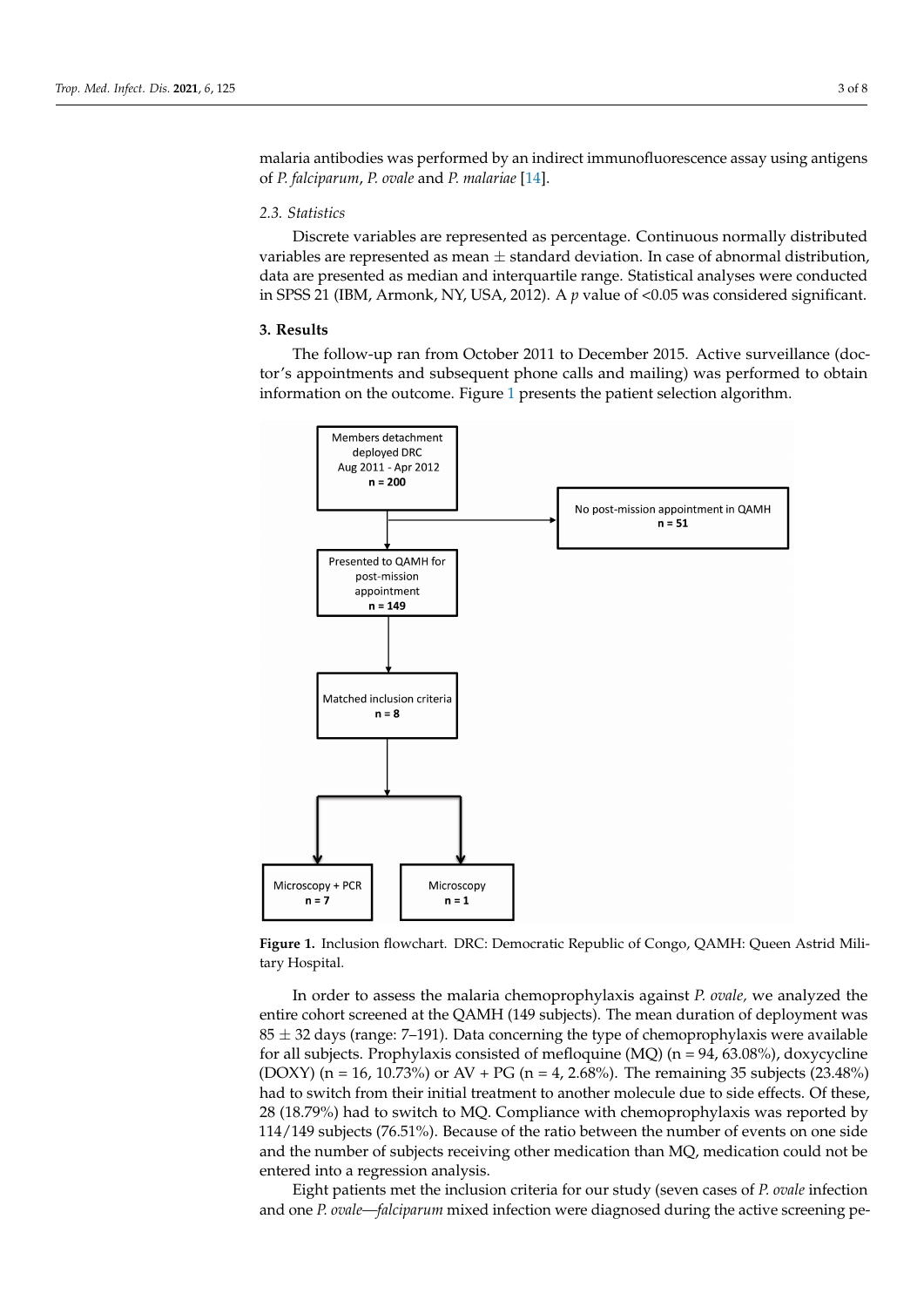riod). All subjects had positive thick and thin smears. Seven cases (87.5%) were confirmed by PCR (in one case PCR was not performed). All infected subjects were men. Median age was 36 years (IQR = 30–45, range: 23–50). All patients were born in Belgium. All had been deployed in the same area. The median duration of deployment was 88 days (IQR =  $61-110$ , range: 61–148). Five (62.5%) had previous deployments in one or several malaria endemic regions. No data regarding previous personal voyages in malaria endemic regions were previously been performed: tests were negative for *P. ovale*, *P. falciparum* and *P. malariae*. available. For two subjects (25%), malaria serology had previously been performed: tests were negative for *P. ovale, P. falciparum* and *P. malariae*. No testing for *P. vivax* was available. None of the subjects had previously been treated for malaria. Data concerning the use of mandatory mosquito avoidance measures (use of N, N-diethyl-meta-toluamide (DEET), mandatory mosquito avoidance measures (use of N, N-diethyl-meta-toluamide (DEET),<br>impregnated clothes and mosquito nets) were available for seven (87.5%) subjects: six  $(75%)$  reported compliance. All subjects used MQ as chemoprophylaxis. Correct use of chemoprophylaxis was reported by 6/8 subjects (75%). Four subjects (50%) presented some symptoms and only two (25%) had fever during deployment; none received specific malaria treatment. All eight subjects presented symptoms after their return to Belgium. The most common symptoms were fever and chills, encountered in seven patients (87.5%), followed by headache—six patients (75%), cough, dyspnea and diarrhea—three patients (37.5%) each and abdominal pain—one patient (12.5%). Symptom onset median time was 101  $( IQR = 47–334)$  days after return (range: 29–775) and the median delay between the return and the diagnostic was  $103 \text{ (IQR} = 62-339)$  days (range:  $30-789$ ). The timelines between the periods spent in the malaria endemic region, the apparition of symptoms, the malaria diagnosis and treatment are presented in Figure [2.](#page-3-0) Only two patients (25%) presented splenomegaly at examination. Median hemoglobin, platelet count and parasitemia was the results of RDTs performed on the micro-12.8 g/dL, 122.000/mm<sup>3</sup> and 458 parasites/ $\mu$ L, respectively. The results of RDTs performed on the same day as the microscopic examination were known in six patients (75%); all were negative. All attacks of *P. ovale* malaria were considered uncomplicated. Admission to a hospital was necessary in three (37.5%) patients, one of which was coinfected with  $P_{\text{G}}(x)$ *P. falciparum*. The initial treatment of *P. ovale* infections was chloroquine (CQ) in five patients (i) and  $\overline{MS}$ (%), AV + PG in two patients (including the case of *P. falciparum* coinfection) and AL in one case. None had G6PD deficiency. All the patients received eradication treatment with PQ. None had relapses after PQ treatment. after PQ treatment.

<span id="page-3-0"></span>

| 2011                                         | 2012                                                                                     | 2013                                                                          | 2014       |
|----------------------------------------------|------------------------------------------------------------------------------------------|-------------------------------------------------------------------------------|------------|
| 0 <sub>d</sub><br>Dec<br>Sep<br>Nov l<br>Aug | Feb<br>Mar<br>Sept  <br>Oct<br>Nov<br>May  <br>Aug<br>Apr<br>Dec<br>Jun<br>July 1<br>lan | Feb<br>July<br>Mar<br>Nov<br>Dec<br>Apr<br>Sept<br>Oct<br>lan<br>May  <br>Aug | Feb<br>lan |
|                                              | S D T                                                                                    |                                                                               |            |
|                                              |                                                                                          |                                                                               |            |
|                                              | $\cdots \cdots \cdots \cdots \cdots$                                                     |                                                                               |            |
|                                              | S     .S D T                                                                             |                                                                               |            |
|                                              | in in mountain common SD.                                                                |                                                                               |            |
|                                              | <b>111 Jr. S. 1111 1111 1111 15 D T.  . S D T.</b>                                       |                                                                               |            |

**Figure 2.** Timeline. Red dots: mission duration. Black dots: time between the return from the endemic region and the events related to *P. ovale* infection. S: symptoms during mission. S: symptoms due to a *P. falciparum* attack. **S**: symptoms due to a *P. ovale* attack. D: *P. falciparum* diagnosis. D: *P. ovale* diagnosis. T: *P. falciparum* treatment. T: *P. ovale* treatment (including primaquine eradication therapy).

## **4. Discussion**

This study presents a cluster of eight *P. ovale* infections in a military population deployed in DRC, revealed through active surveillance that allowed the detection of rare events such as non-falciparum malaria. This cluster was of concern for the military medical authorities for several reasons: the risk of incapacitation of infected soldiers in the field, the availability of only insensitive diagnostic tools such as RDTs and the need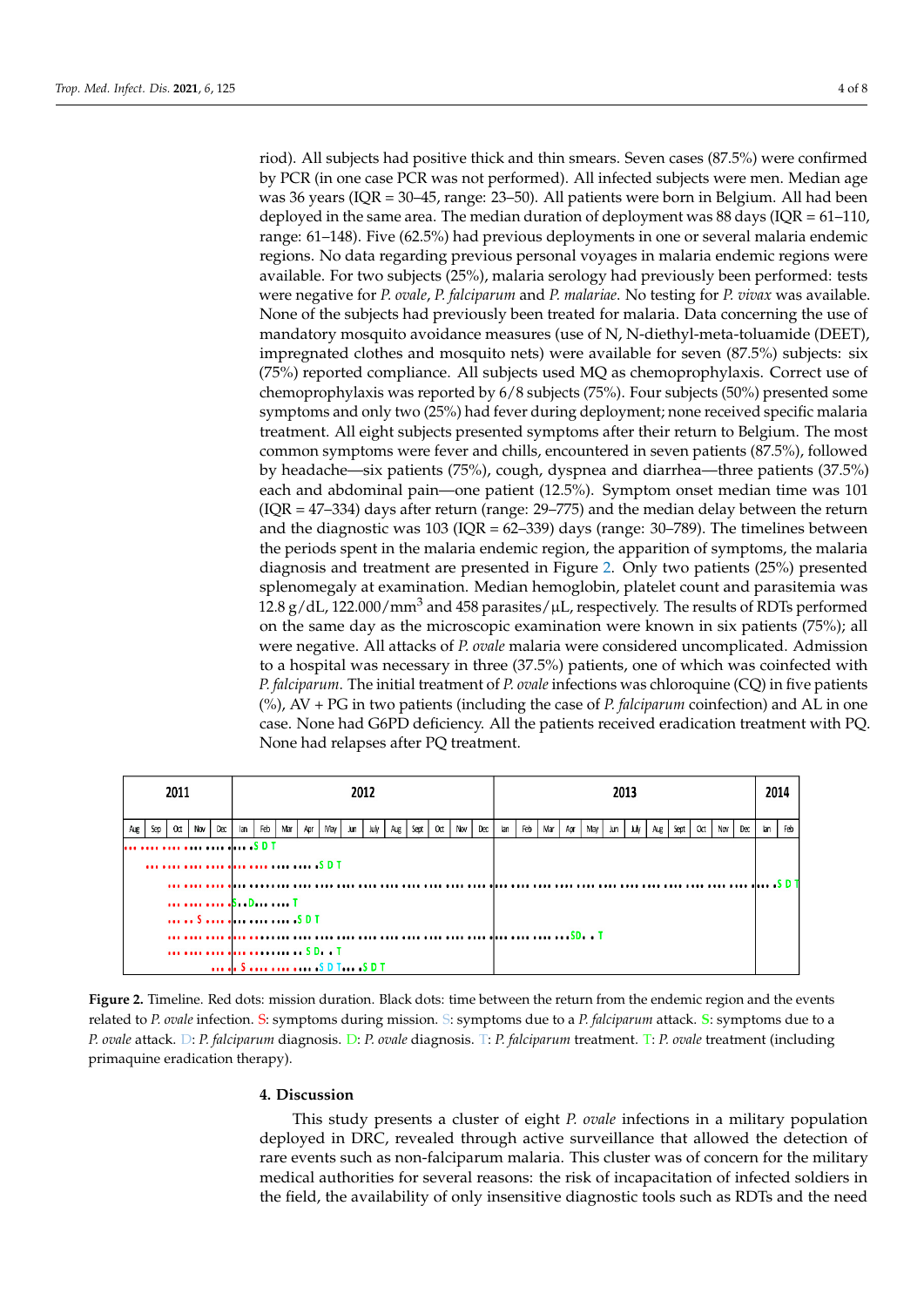for an eradication treatment (radical cure) with PQ to avoid subsequent relapses related to hypnozoites. Despite a relatively high percentage of self-reported use of preventive measures, long periods in a highly endemic region with many permanent water areas and high exposure to vectors resulted nevertheless in malaria infections. The majority of the subjects in the cohort screened at QAMH had used MQ and 76.5% reported correct use of chemoprophylaxis. Therefore, it was impossible to statistically evaluate the role of MQ as protection against *P. ovale* infection. MQ, a methanol-quinoline drug that works as a blood schizonticide, was developed by the US military in the 1970s, in response to the increase in CQ resistance in *P. falciparum* in Southeast Asia [\[15\]](#page-6-12). It has been used in the military since the mid-eighties and is still used as the first-choice malaria chemoprophylaxis in some countries, such as Peru and Indonesia [\[7](#page-6-13)[,8\]](#page-6-14). While there is abundant literature reviewing the drug's risks and adverse events in civilian travelers as well as in the military, there are few data concerning MQ efficacy in preventing *P. ovale* infections [\[16\]](#page-6-15). This cluster occurred at a time when first-choice malaria chemoprophylaxis regimen in Belgian military was being switched from MQ to DOXY because of MQ's risks. DOXY, the current first-choice malaria chemoprophylaxis regimen in French, Belgian and the US military appears to be less effective against *P. ovale*. French military personnel experienced an increase in *P. ovale* infections in troops deployed to the Ivory Coast between 2002 and 2007, coinciding with the change of chemoprophylaxis from CQ with PG to DOXY. This phenomenon was interpreted as potential proof of the lower effectiveness of DOXY on *P. ovale* than on *P. falciparum* [\[6\]](#page-6-5). To date, there is no well-tolerated chemoprophylaxis with a validated efficacy against *P. malariae, P. vivax* and *P. ovale* attacks [\[6\]](#page-6-5). MQ's risks and adverse events combined with a potentially lower effectiveness of DOXY against non-falciparum malaria raises practical concerns for malaria chemoprophylaxis in travelers and military deployed in regions endemic for *P. falciparum* and *Plasmodium* non-falciparum. Further studies are needed to assess the efficacy of the current prophylactic regimens against the non-falciparum malaria parasites. Tafenoquine (TQ), a new antimalarial drug with a long half-life, was recently approved by the US Food and Drug administration for malaria prophylaxis [\[17\]](#page-6-16). However, it can only be used in patients with normal G6PD activity and is contraindicated in children, pregnant women and breastfeeding women with infants having a G6PD deficiency or unknown G6PD status [\[17\]](#page-6-16).

One of the interests of this series derives from the long-term medical monitoring by the Belgian military health department. While the average time between the return from a malaria endemic region and clinical presentation is 82 days for *P. ovale*, some authors reported very late *P. ovale* infections in travelers or returning military personnel: up to 45 months in a French patient, between 2 and 53 months after return from West Africa in 16 Spanish travelers, 47 and 69 months in two French military men returning from the Ivory Coast and up to 11 months after return from the Central African Republic in Peruvian peacekeepers [\[8,](#page-6-14)[10](#page-6-7)[,18–](#page-6-17)[20\]](#page-6-18). In this cohort, the longest delay between the return from DRC and disease onset was 25 months. This patient had no previous or subsequent voyages in a malaria endemic zone and presented with fever, chills and asthenia 775 days after return. The diagnosis was only made 789 days after the return, when the microscopy, PCR and serology were positive for *P. ovale*. He received CQ followed by PQ, without subsequent attacks. This case re-emphasizes the possibility of long delays between the return from an endemic area and the occurrence of a *P. ovale* attack and highlights the importance of a complete travel history in patients presenting with unexplained fever, even years after a stay in the tropics.

The poor sensitivity of the parasitological diagnostic tools to detect *P. ovale,* especially in cases with low parasitemia, further hinders the diagnosis [\[21](#page-6-19)[–24\]](#page-7-0). *P*. *ovale* infection is difficult to diagnose microscopically in the field. Because of the generally low parasitemia in patients and because the morphology of *P*. *ovale* resembles that of *Plasmodium vivax,* this technique requires highly trained and experienced personnel, which are not always available in the field. Moreover, microscopy itself is not always readily available. Therefore, diagnosis during deployment sometimes relies only on RDTs. Currently available RDTs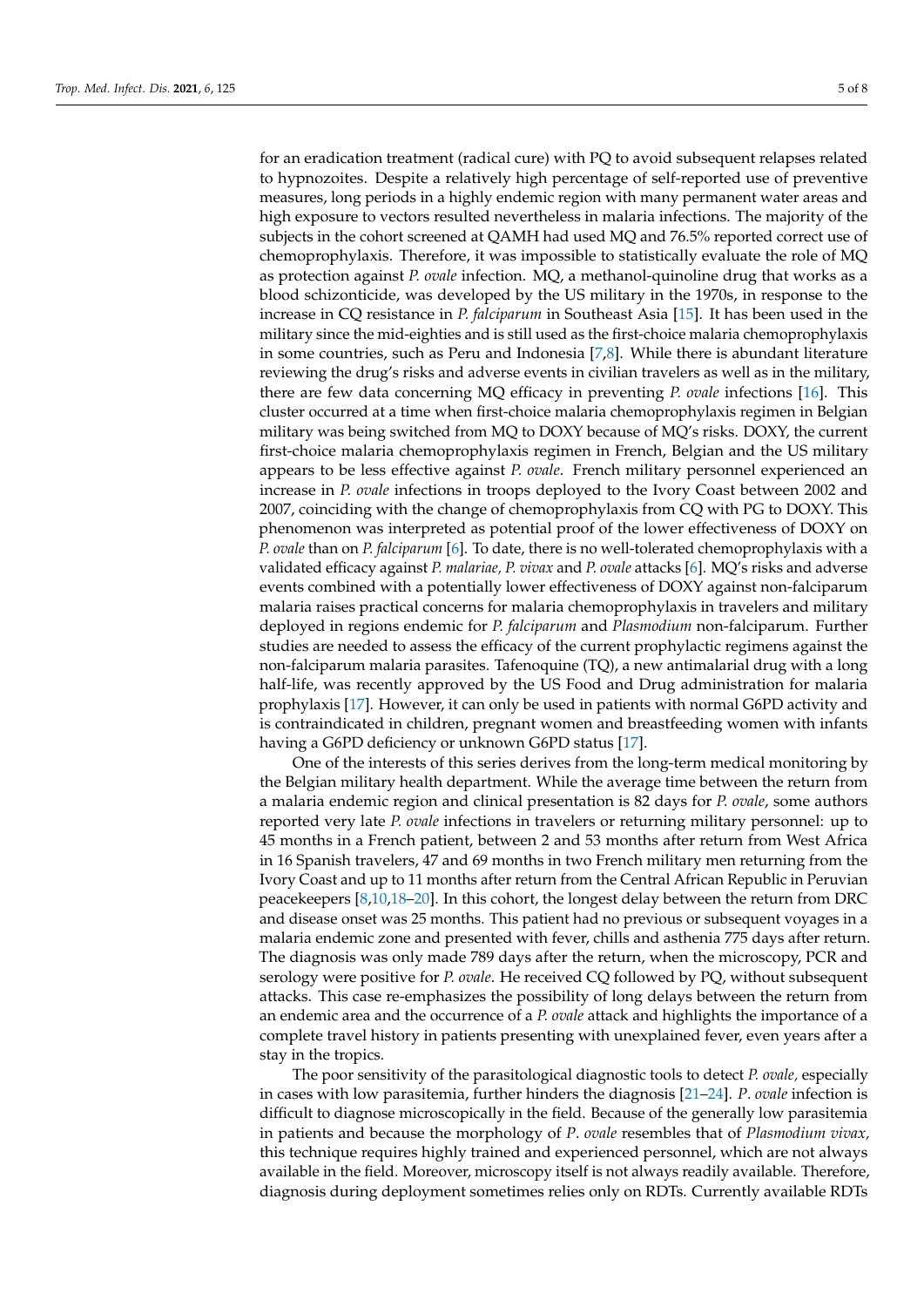have low performance in detecting *P. ovale* infections, especially in cases with low parasitemia [\[24\]](#page-7-0). In our series, none of the RDTs were positive, probably due to the patients' low parasitemia. To this day, there is no *P. ovale*-specific RDT available on the market, and RDTs can therefore only identify *Plasmodium* up to the non-falciparum level. While molecular detection methods such as PCR represent a real step forward in confirming the diagnosis, they are not routinely available and, to our knowledge, they have yet to be used as a diagnostic tool in the field.

Furthermore, *P. ovale* is believed to be responsible for asymptomatic cases. Doderer-Lang et al. reported high rates of antibodies against *P. ovale* and *P. malariae* in asymptomatic blood donors from Benin [\[25\]](#page-7-1). Asymptomatic cases, the less severe clinical presentation in the case of symptoms, the lack of sensitive parasitological tools in the field and long delays between infection and symptoms probably lead to underdiagnosis of *P. ovale* cases.

*P. ovale* infections need ensuring the eradication of liver hypnozoites to prevent relapses (radical cure) in addition to treating the erythrocytic asexual forms that cause symptoms [\[26](#page-7-2)[,27\]](#page-7-3). The only alternative currently available in Belgium is PQ. TQ allows a user-friendly single dose that provides equivalent efficacy to 14 days of PQ in achieving radical cure of Plasmodium non-falciparum [\[17\]](#page-6-16); however, it has yet to be registered in Belgium.

## *Limitations*

The relatively small number of patients and the fact that the cohort consists only of young adult males means that this group may not be representative for travelers or for populations living in malaria endemic settings. Another limitation is the lack of previous serological testing in the group. Results of previous malaria serology were only available for two subjects; both were negative. All included soldiers were born in non-endemic areas, but 62.5% had previous deployments in endemic regions and no data regarding previous personal voyages were available. Therefore, we cannot affirm with certainty that our cohort represents a non-immune population. Another important limitation is the self-reporting nature of compliance with the use of the mosquito avoidance measures and with anti-malaria chemoprophylaxis. In this study, the compliance was measured based on a self-administered questionnaire filled during the first medical visit after the mission. This may have overestimated the rate of compliance, as previously shown for anti-viral therapy [\[28\]](#page-7-4) and malaria chemoprophylaxis [\[29\]](#page-7-5).

However, despite the limitations, we believe that this short report adds another piece to the puzzle of imported non-falciparum malaria. A recent study shows that *P. ovale* remains broadly prevalent in the DRC (prevalence estimate 0.8%; 95% confidence interval, 0.59–0.98%) [\[30\]](#page-7-6). We therefore want to raise clinicians' awareness of the challenges posed by this neglected disease in both endemic and non-endemic settings.

## **5. Conclusions**

This military cohort reveals a hotspot of *P. ovale* in Eastern DRC. Late onset of symptoms can lead to delayed patient presentation and delayed diagnosis or misdiagnosis. The non-specific symptoms and the poor sensitivity of parasitological diagnostic tools further hinder *P. ovale* diagnosis. This probably leads to an underestimation of *P. ovale* cases in clinical practice.

**Author Contributions:** Conceptualization, D.I.C.S., P.V. and P.S.; methodology, D.I.C.S. and P.S.; software, M.S.; validation, P.S.; formal analysis, D.I.C.S. and M.S.; investigation, D.I.C.S., A.W. and M.V.E.; data curation, D.I.C.S. and A.W.; writing—original draft preparation, D.I.C.S.; writing review and editing, D.I.C.S., A.W., M.V.E., M.S., P.V. and P.S.; visualization, M.S.; supervision, P.S.; project administration, P.S.; All authors have read and agreed to the published version of the manuscript.

**Funding:** This research received no external funding.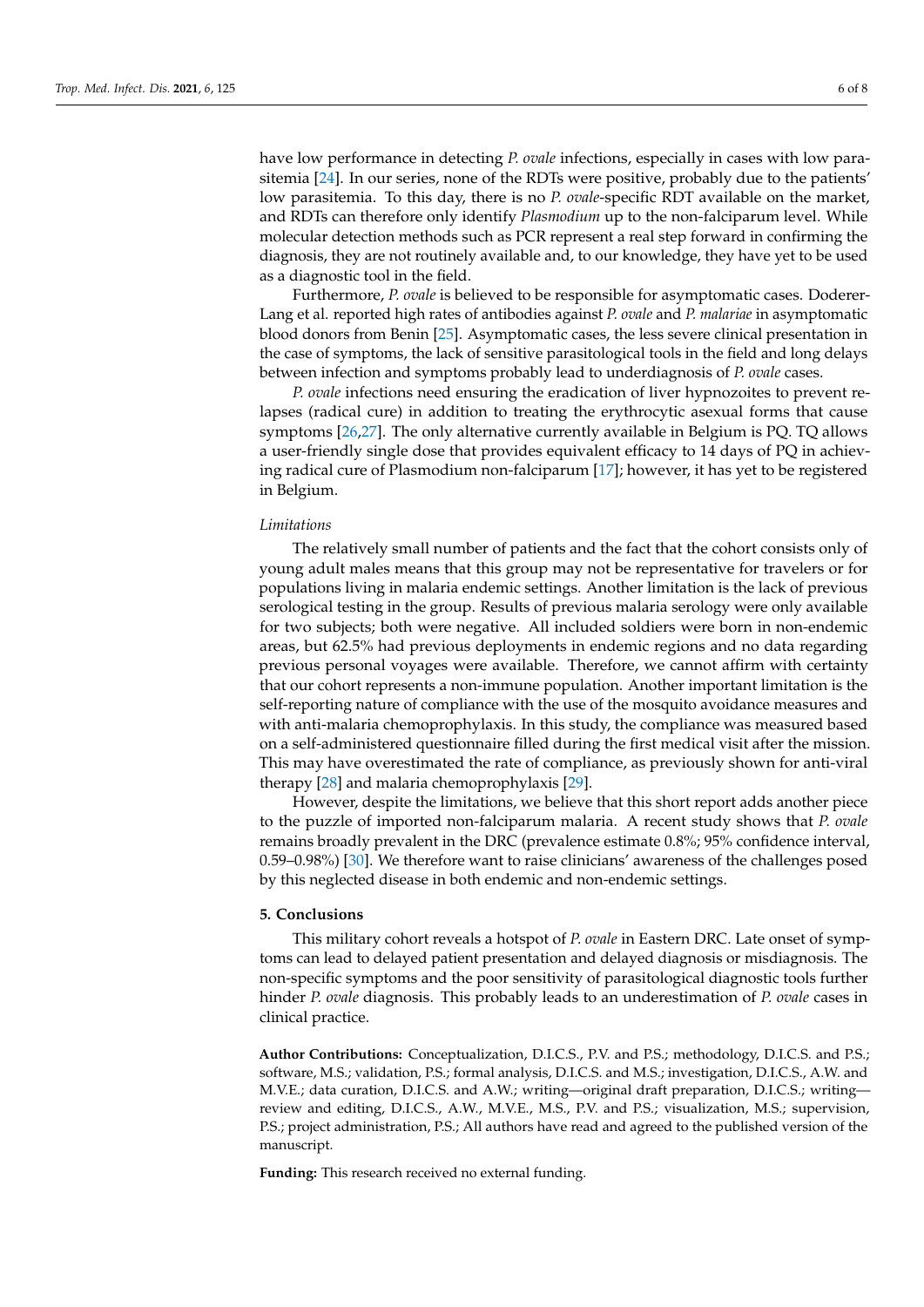**Institutional Review Board Statement:** The study was conducted according to the guidelines of the Declaration of Helsinki, and approved by the Ethics Committee of the Brugmann Hospital in Brussels (reference CE 2019/116).

**Informed Consent Statement:** Written patient consent is waived by the Medical Ethics Committee of our institution for retrospective studies.

**Data Availability Statement:** The data presented in this study are available on request from the corresponding author. The data are not publicly available due to patient privacy.

**Conflicts of Interest:** The authors declare no conflict of interest.

## **References**

- <span id="page-6-0"></span>1. Wilson, M.E.; Weld, L.; Boggild, A.; Keystone, J.S.; Kain, K.; Von Sonnenburg, F.; Schwartz, E.; Network, G.S. Fever in returned travelers: Results from the geosentinel surveillance network. *Clin. Infect. Dis.* **2007**, *44*, 1560–1568. [\[CrossRef\]](http://doi.org/10.1086/518173)
- <span id="page-6-1"></span>2. Bottieau, E.; Clerinx, J.; Enden, E.V.D.; Van Esbroeck, M.; Colebunders, R.; Van Gompel, A.; Ende, J.V.D. Fever After a Stay in the Tropics. *Medicine* **2007**, *86*, 18–25. [\[CrossRef\]](http://doi.org/10.1097/MD.0b013e3180305c48)
- <span id="page-6-2"></span>3. Ciminera, P.; Brundage, J. Malaria in U.S. military forces: A description of deployment exposures from 2003 through 2005. *Am. J. Trop. Med. Hyg.* **2007**, *76*, 275–279. [\[CrossRef\]](http://doi.org/10.4269/ajtmh.2007.76.275)
- <span id="page-6-3"></span>4. Beiter, K.J.; Wentlent, Z.J.; Hamouda, A.R.; Thomas, B.N. Nonconventional opponents: A review of malaria and leishmaniasis among United States Armed Forces. *PeerJ* **2019**, *7*, e6313. [\[CrossRef\]](http://doi.org/10.7717/peerj.6313)
- <span id="page-6-4"></span>5. Groger, M.; Fischer, H.S.; Veletzky, L.; Lalremruata, A.; Ramharter, M. A systematic review of the clinical presentation, treatment and relapse characteristics of human Plasmodium ovale malaria. *Malar. J.* **2017**, *16*, 112. [\[CrossRef\]](http://doi.org/10.1186/s12936-017-1759-2)
- <span id="page-6-5"></span>6. de Laval, F.; Simon, F.; Bogreau, H.; Rapp, C.; Wurtz, N.; Oliver, M.; Demaison, X.; Dia, A.; De Pina, J.J.; Merens, A.; et al. Emergence of Plasmodium ovale Malaria Among the French Armed Forces in the Republic of Ivory Coast: 20 Years of Clinical and Biological Experience. *Clin. Infect. Dis.* **2014**, *58*, e122–e128. [\[CrossRef\]](http://doi.org/10.1093/cid/ciu021)
- <span id="page-6-13"></span>7. Armed Forces Health Surveillance Branch. Update: Malaria, U.S. Armed Forces, 2016. *MSMR* **2017**, *24*, 2–7.
- <span id="page-6-14"></span>8. Guerra, R.I.; Ore, M.; Valdivia, H.O.; Bishop, D.K.; Ramos, M.; Mores, C.N.; Campbell, W.R. A cluster of the first reported Plasmodium ovale spp. infections in Peru occuring among returning UN peace-keepers, a review of epidemiology, prevention and diagnostic challenges in nonendemic regions. *Malar. J.* **2019**, *18*, 1–8. [\[CrossRef\]](http://doi.org/10.1186/s12936-019-2809-8) [\[PubMed\]](http://www.ncbi.nlm.nih.gov/pubmed/31113437)
- <span id="page-6-6"></span>9. LiWang, F.; Ratih, D.M.; Lardo, S. Plasmodium ovale infection after one year mefloquine prophylaxis in a young indonesian soldier: A case report. *Acta Med. Indones.* **2019**, *51*, 59–62.
- <span id="page-6-7"></span>10. Leder, K.; Black, J.; O'Brien, D.; Greenwood, Z.; Kain, K.; Schwartz, E.; Brown, G.; Torresi, J. Malaria in travelers: A review of the geosentinel surveillance network. *Clin. Infect. Dis.* **2004**, *39*, 1104–1112. [\[CrossRef\]](http://doi.org/10.1086/424510) [\[PubMed\]](http://www.ncbi.nlm.nih.gov/pubmed/15486832)
- <span id="page-6-8"></span>11. Hay, S.I.; Okiro, E.A.; Gething, P.W.; Patil, A.P.; Tatem, A.J.; Guerra, C.A.; Snow, R.W. Estimating the global clinical burden of plasmodium falciparum malaria in 2007. *PLoS Med.* **2010**, *7*, e1000290. [\[CrossRef\]](http://doi.org/10.1371/journal.pmed.1000290) [\[PubMed\]](http://www.ncbi.nlm.nih.gov/pubmed/20563310)
- <span id="page-6-9"></span>12. Taylor, S.M.; Messina, J.P.; Hand, C.C.; Juliano, J.J.; Muwonga, J.; Tshefu, A.K.; Atua, B.; Emch, M.; Meshnick, S.R. Molecular malaria epidemiology: Mapping and burden estimates for the democratic republic of the congo, 2007. *PLoS ONE* **2011**, *6*, e16420. [\[CrossRef\]](http://doi.org/10.1371/journal.pone.0016420)
- <span id="page-6-10"></span>13. Cnops, L.; Jacobs, J.; Van Esbroeck, M. Validation of a four-primer real-time PCR as a diagnostic tool for single and mixed Plasmodium infections. *Clin. Microbiol. Infect.* **2011**, *17*, 1101–1107. [\[CrossRef\]](http://doi.org/10.1111/j.1469-0691.2010.03344.x)
- <span id="page-6-11"></span>14. Demedts, P.; Wery, M. Indirect immunofluorescence using differentiating antigens in detection of imported malaria. *Ann. Soc. Belg. Med. Trop.* **1985**, *65* (Suppl. 2), 89–96.
- <span id="page-6-12"></span>15. Croft, A.M. A lesson learnt: The rise and fall of Lariam and Halfan. *J. R Soc. Med.* **2007**, *100*, 170–174. [\[CrossRef\]](http://doi.org/10.1177/014107680710011411)
- <span id="page-6-15"></span>16. Tickell-Painter, M.; Maayan, N.; Saunders, R.; Pace, C.; Sinclair, D. Mefloquine for preventing malaria during travel to endemic areas. *Cochrane Database Syst. Rev.* **2017**, *10*, CD006491, PMCID:PMC5686653. [\[CrossRef\]](http://doi.org/10.1002/14651858.CD006491.pub4) [\[PubMed\]](http://www.ncbi.nlm.nih.gov/pubmed/29083100)
- <span id="page-6-16"></span>17. Chen, V.; Daily, J.P. Tafenoquine. *Curr. Opin. Infect. Dis.* **2019**, *32*, 407–412. [\[CrossRef\]](http://doi.org/10.1097/QCO.0000000000000574)
- <span id="page-6-17"></span>18. Marty, P.; Chapdelaine, B.; Le Fichoux, Y.; Chabert, J.M. Paludisme anémiant à Plasmodium ovale après 45 mois d'incubation (Anemic Plasmodium ovale malaria after 45 months' incubation). *Presse Med.* **1987**, *16*, 357.
- 19. Rojo-Marcos, G.; Cuadros-González, J.; Gete-García, L.; Gómez-Herruz, P.; Lopez-Rubio, M.; Esteban-Gutiérrez, G. Infección por Plasmodium ovale: Descripción de 16 casos y revisión del tema. *Enferm. Infecc. Y Microbiol. Clínica* **2011**, *29*, 204–208. [\[CrossRef\]](http://doi.org/10.1016/j.eimc.2010.09.004)
- <span id="page-6-18"></span>20. Mellon, G.; Ficko, C.; Thellier, M.; Kendjo, M.E.; Aoun, O.; Adriamanantena, D.; Rapp, C. The French national reference center for imported malaria study group two cases of late plasmodium ovale presentation in military personnel. *J. Travel Med.* **2014**, *21*, 52–54. [\[CrossRef\]](http://doi.org/10.1111/jtm.12077)
- <span id="page-6-19"></span>21. Milne, L.M.; Kyi, M.S.; Chiodini, P.L.; Warhurst, D.C. Accuracy of routine laboratory diagnosis of malaria in the United Kingdom. *J. Clin. Pathol.* **1994**, *47*, 740–742. [\[CrossRef\]](http://doi.org/10.1136/jcp.47.8.740)
- 22. Grobusch, M.P.; Hanscheid, T.; Zoller, T.; Jelinek, T.; Burchard, G.D. Rapid immunochromatographic malarial antigen detection unreliable for detecting plasmodium malariae and plasmodium ovale. *Eur. J. Clin. Microbiol. Infect. Dis.* **2002**, *21*, 818–820. [\[CrossRef\]](http://doi.org/10.1007/s10096-002-0831-0) [\[PubMed\]](http://www.ncbi.nlm.nih.gov/pubmed/12461593)